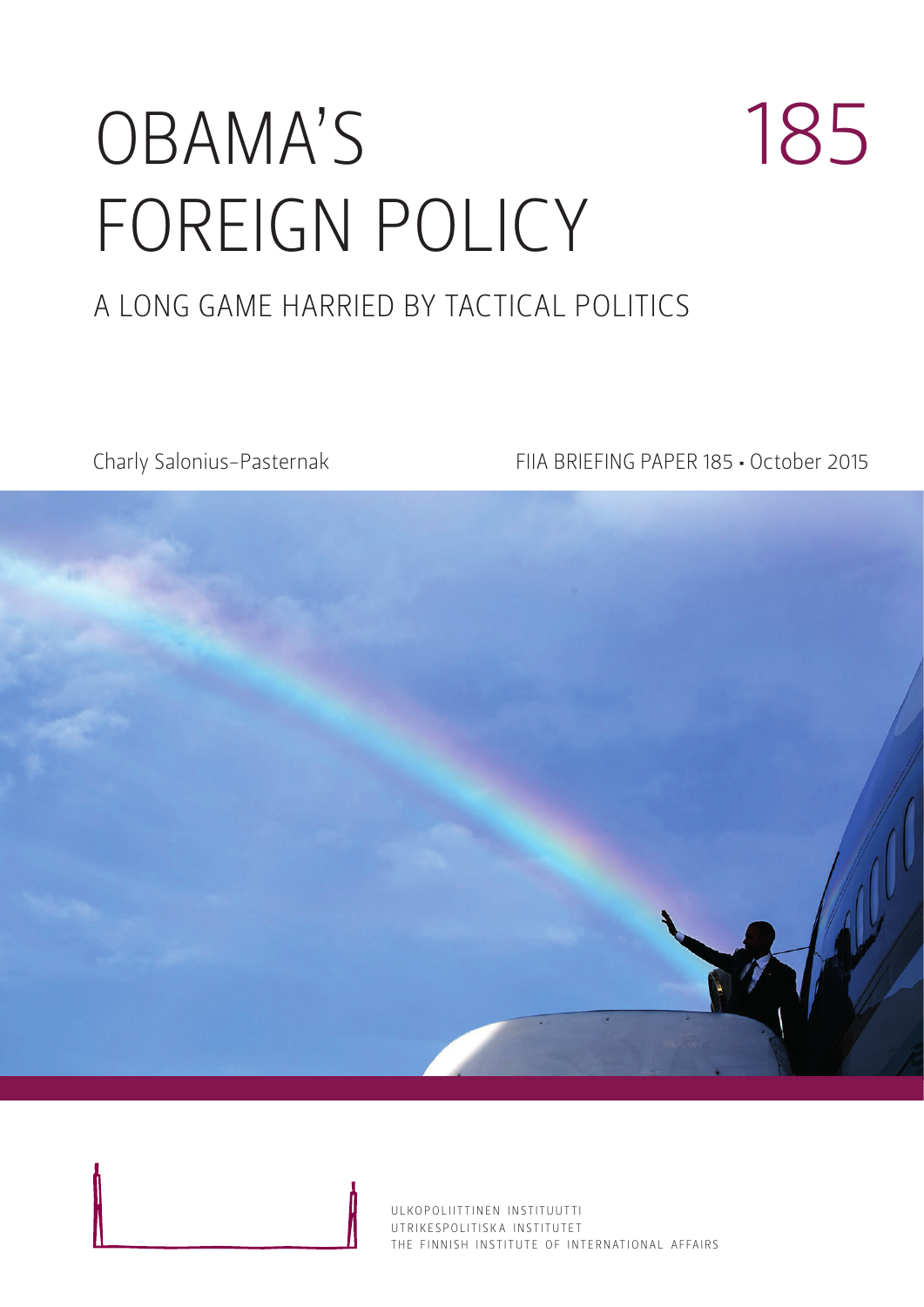# OBAMA'S FOREIGN POLICY

# A LONG GAME HARRIED BY TACTICAL POLITICS



Charly Salonius-Pasternak Senior Research Fellow The Finnish Institute of International Affairs FIIA Briefing Paper 185 October 2015

- President Barack Obama's foreign policy has focused on achieving strategic aims, but it has been bedevilled by inconsistent implementation and harried by tactical politics. As a president, Obama has addressed and delivered successes in the five central goals he outlined as a candidate in 2008.
- The strongest criticism against changes in US foreign policy under the two Obama administrations has come from those who benefitted from the status quo. This is particularly true in the Middle East, where despite strong pressure President Obama has thus far avoided entangling the United States in new large-scale wars.
- While Europe was treated largely with disinterest during the first Obama administration, Russia's actions have served as a reminder that the US has deep security commitments in Europe which every president must uphold. Moreover, Obama's emphasis on the need for an economic alliance in the form of the Transatlantic Trade and Investment Partnership (TTIP) is a reminder that the transatlantic relationship is viewed as central in the 21st century.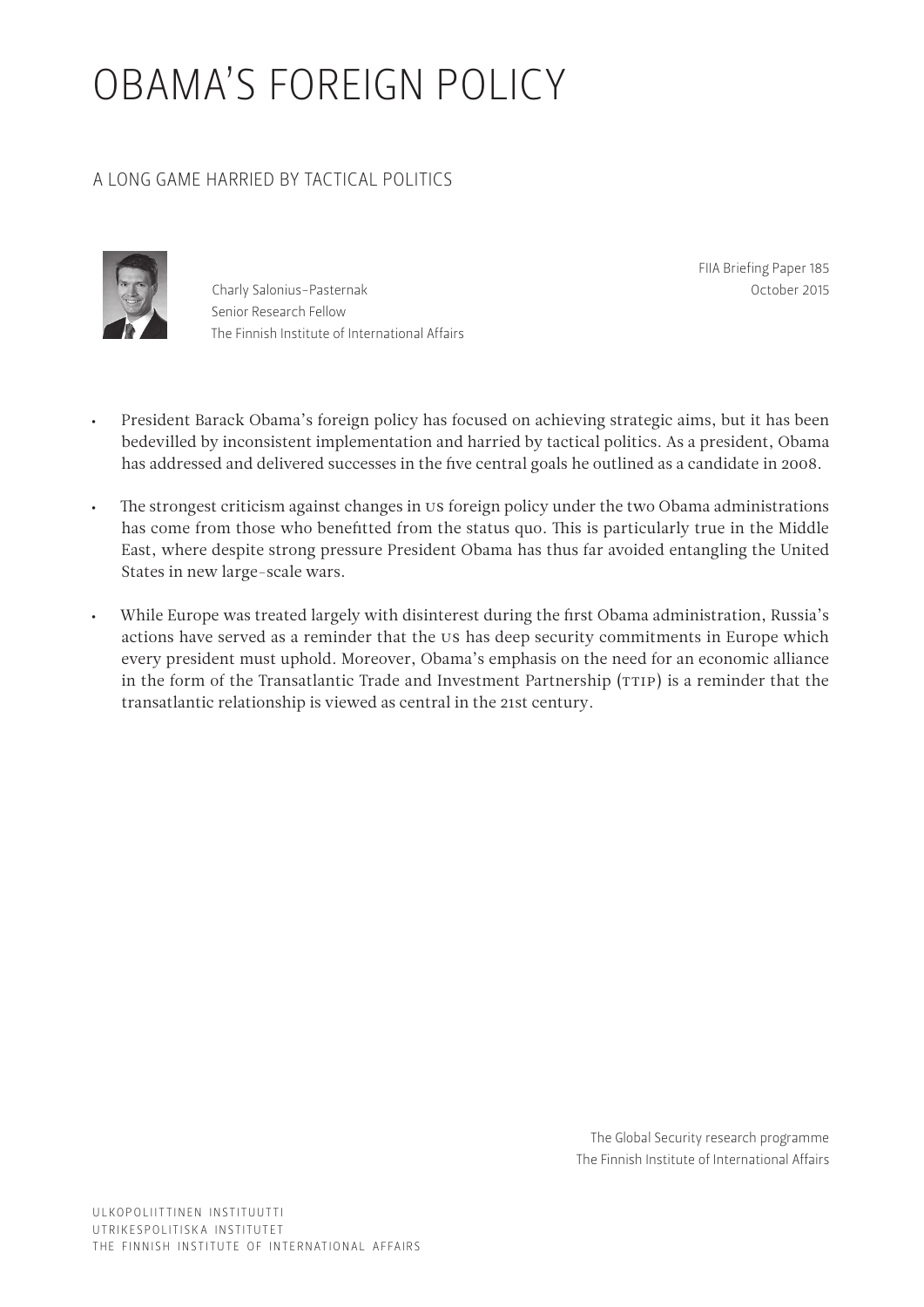President Barack Obama may end up having the most transformative foreign policy presidency of any Democratic president since World War II. A focus on long-term goals evinces an ability to see the big picture and set broad goals. Tactical mistakes in policy or communication, such as the *ex tempore* setting of red lines regarding chemical weapons use, does not diminish Obama's success at bending the arc of history onto a path more favourable for the United States. Obama looks set to leave the United States in a more sustainable and stronger foreign policy position than when he entered office, with his successor inheriting a broader spectrum of potential policy options in a rapidly changing world.

The argument that President Obama's foreign policy record may be the most transformative in decades runs counter to much of the current conventional wisdom regarding his foreign policy, which is frequently viewed as being marred by indecisiveness and a lack of leadership. Obama's focus on domestic priorities, delegation of key foreign policy projects to his trusted secretaries, professorial approach to foreign policy decision-making, and unwillingness to use the kind of aggressive and simplistic language favoured by portions of the US and especially Washington D.C., have contributed to this perception.

Moreover, general political polarization in the United States, unrealistic expectations and decreasing poll figures ensure that his successes are minimized or even denied. Meanwhile, purported failures are usually, in effect, simply differences in policy, rather than outright failures. However, critics ignore the reality that the two Obama administrations have stayed within the broad range and remit of what has been expected of US presidents for the past seventy years: ensure core US interests are protected, while avoiding direct and unthinking involvement in every regional crisis or event. While it is tempting to peruse the daily comments, criticism and poll figures when analyzing President Obama's foreign policy performance, it is more instructive to focus primarily on his ability to conceive of, and seek to follow through on, broadly strategic issues, while also avoiding catastrophic decisions such as his predecessor's resolve to invade Iraq in 2003.

As a candidate, Barack Obama listed five goals that would guide his foreign policy: (1) ending the war in Iraq; (2) emphasizing the fight against al-Qaeda and

the Taliban in Afghanistan and Pakistan; (3) reducing the number of nuclear weapons in the world and securing them from terrorists; (4) achieving energy security for the United States, including efforts to combat climate change; and (5) rebuilding alliances and engaging with the rest of the world (including 'enemies') to meet the challenges of the 21st century. During the first six and a half years of his presidency, Obama has secured successes and suffered setbacks in all five.

#### Ending the war in Iraq

Clearly, President Obama ended the war in Iraq, if one allows for the translation of intent that what Obama really meant was ending US military engagement in Iraq. However, especially in the United States, President Obama has been chastized for allegedly withdrawing from Iraq too soon, thereby leading to the ISIL-driven chaos in Iraq. This common line of criticism fails to consider the sequence of events: the last US troops withdrew from Iraq in December 2011 because of a mutually agreedupon process whose preconditions had been set by President George W. Bush during the last days of his presidency, through the signing of a new Status of Forces Agreement (SOFA). The fact that President Obama felt compelled to reintroduce US troops into Iraq In June 2014 due to ISIL advances says more about local and Iraqi politics, and the abysmal state of the Iraqi military's capabilities than the initial decision to withdraw US military forces.

# Focusing on al-Qaeda and the Taliban in Afghanistan and Pakistan

As a candidate, Obama promised to increase resources and strengthen US efforts in Afghanistan. As a president, he followed through. However, even he was undoubtedly surprised at the level of increases the military deemed necessary and that he would come to approve. While a notable increase in the number of troops sent to fight in Afghanistan and the use of drones to strike in Pakistan are often remembered as components of Obama's approach, in the popular consciousness Obama fulfilled his promise by giving the go-ahead for *Operation Geronimo*, the killing of Usama bin Laden in May 2011. The wisdom of ending the US-dominated but UN-sanctioned and NATO-led ISAF operation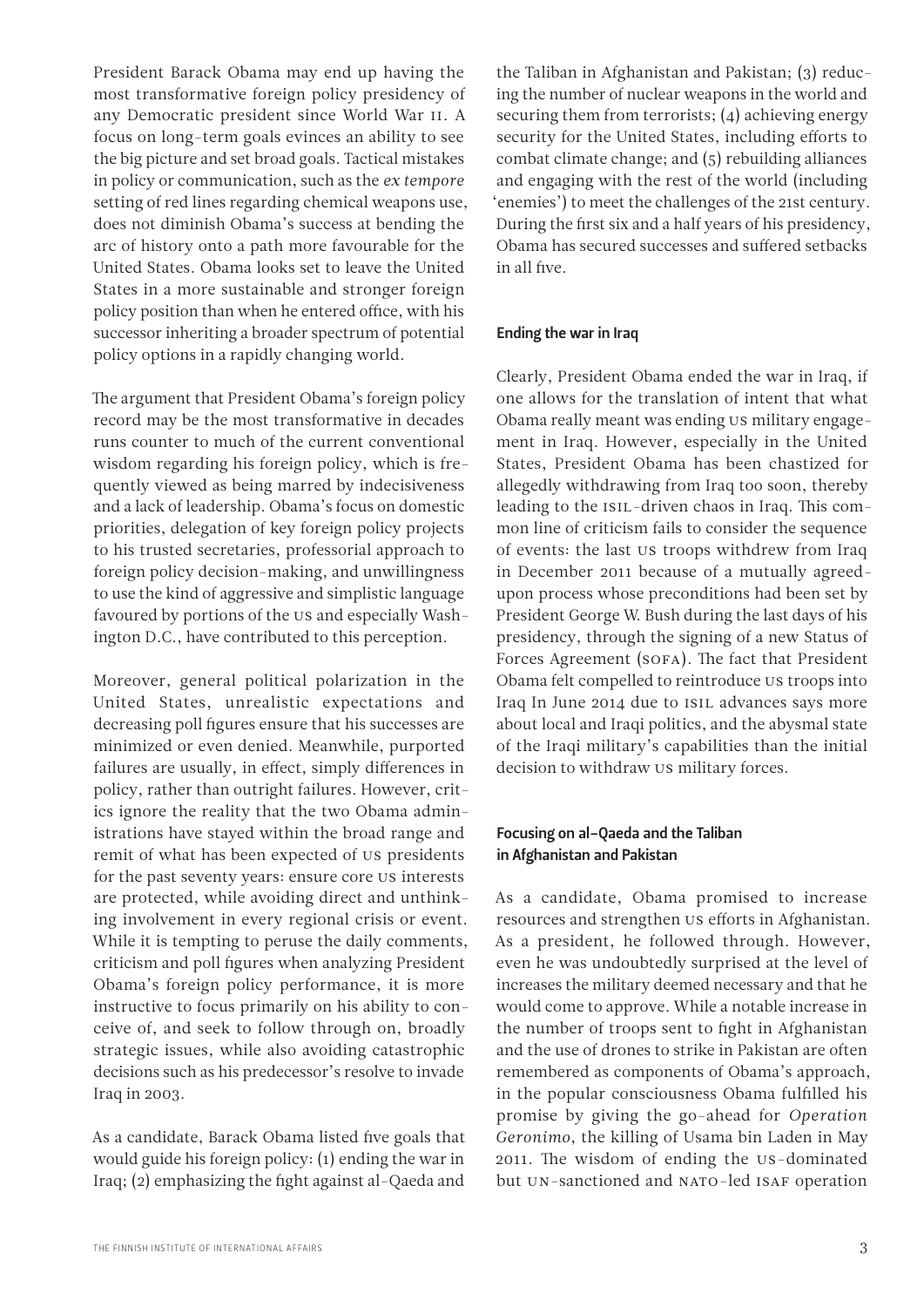

Barack Obama gathered together with the leaders of the G7 countries in March 2014. Photo: Pete Souza / White House Photo

in December 2014 will be debated for some time. Frequently forgotten is that it was Afghan president Hamid Karzai who effectively demanded the withdrawal which, starting in 2012, was conducted through a process of handovers of responsibility for security, from international to local security forces. The withdrawal of forces is, however, relative, as indicated by President Obama's recent decision to keep more than five thousand US soldiers in Afghanistan into 2017.

Unless Afghanistan and Pakistan descend into the level of chaos currently witnessed in Syria and Libya, it is likely that the killing of bin Laden will ensure that many observers will give Obama credit for doing what he promised he would in this second foreign policy area of focus. Although separate, a goal related to US military activity in Afghanistan, namely the status of the US detention centre at Guantanamo Bay, continues to vex the administration. President Obama's personal view that it needs to be closed is clear, but a range of pragmatic and political reasons have prevented this.

# Reducing the number of nuclear weapons and securing them from terrorists

Having set himself the goal of reducing the number of nuclear weapons and, implicitly, of preventing their spread, it is clear that President Obama has had a chequered track record during the first six years of his presidency. On the positive side, the New START deal signed with Russia in 2010 was one more (albeit too small) step in the direction of a distant goal supported by the President: Global Zero (no nuclear weapons). Although the treaty has in practice enabled Russia to increase the number of active nuclear delivery vehicles, perhaps the most important recent benefit of the treaty is the eighteen annual inspections of US and Russian nuclear sites – a welcome trust-building element in a relationship which is currently tenser than at any time since the Cold War.

The deal agreed to between Iran and the P5+1 group (the five permanent UN Security Council members plus Germany) to severely limit Iran's nuclear programme, if implemented, will be a significant achievement. Criticism of the deal by regional powers such as Saudi Arabia and Israel must be taken with a pinch of salt, as their domestic political situations demand opposing virtually any deals that might strengthen Iran's regional power.

On the negative side of the ledger, to garner enough support in Congress for approval of New START, the Obama administration agreed to fund the modernization of US nuclear weapons. Had President Obama wanted to use political capital to further reduce American nuclear stockpiles, he could have done more during the past six years. For example, he could have heeded the advice of his former Secretary of Defence Chuck Hagel and Vice Chairman of the Joint Chiefs of Staff General James Cartwright, who proposed slashing the number of nuclear weapons from the current approximately 1550 warheads to less than 900, with only half being operational and even those requiring  $24$ -72 hours to activate.<sup>1</sup>

<sup>1</sup> For more, see [http://www.globalzero.org/files/gz\\_us\\_nu](http://www.globalzero.org/files/gz_us_nuclear_policy_commission_report.pdf)[clear\\_policy\\_commission\\_report.pdf](http://www.globalzero.org/files/gz_us_nuclear_policy_commission_report.pdf)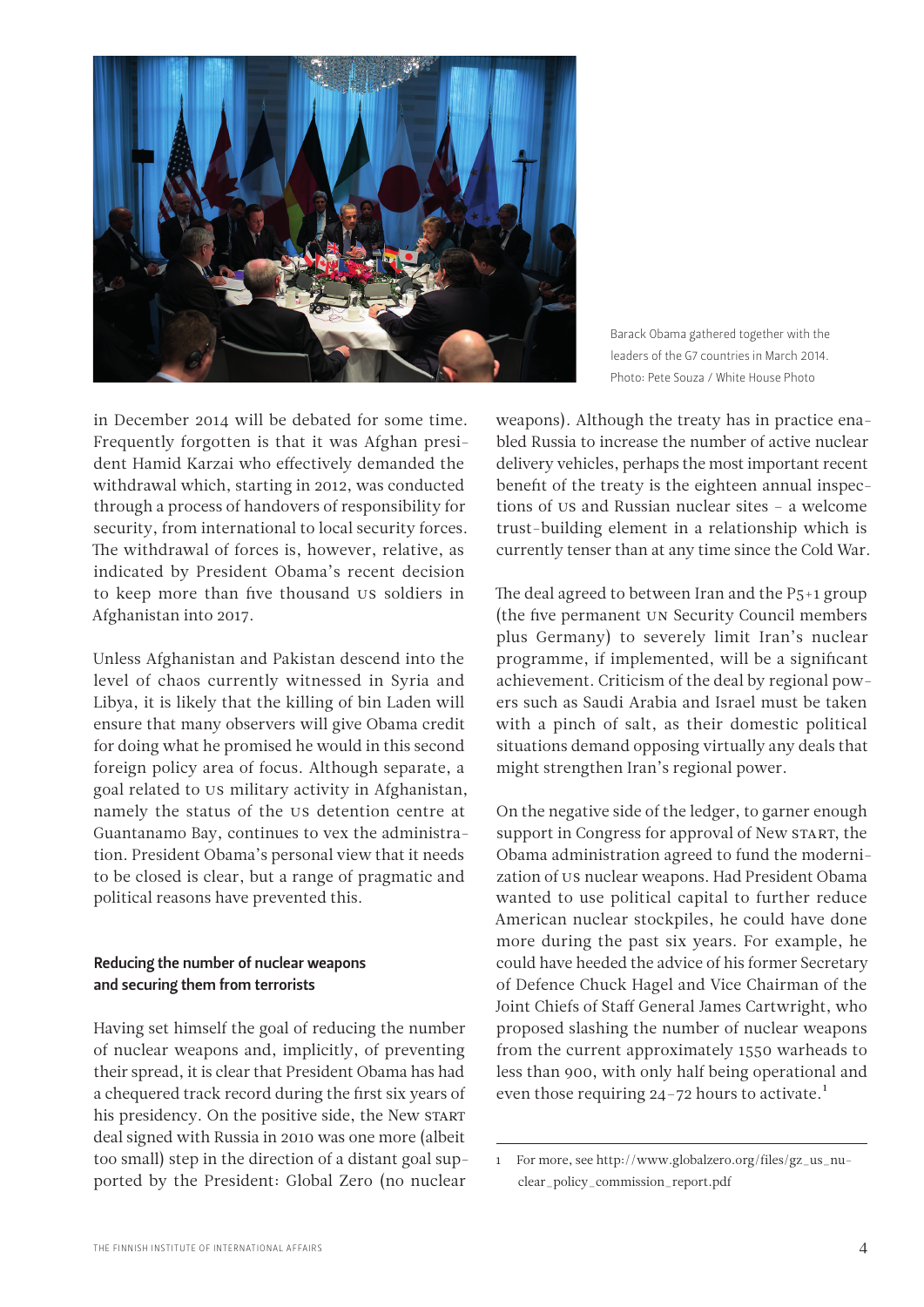### Achieving energy security (and combatting climate change)

Candidate Obama spoke about the need to achieve energy security, relegating the need to combat climate change to the background for domestic political reasons; however, any progress or regression on that front must also be evaluated as Obama has made it clear that he sees the two challenges as being interrelated.

Regarding energy security, while not of his own doing, President Obama has benefitted from the shale gas/oil revolution, made possible by technological developments and, until recently, the relatively high price of oil. While the current lower price of oil may limit shale-energy growth in the United States during the next few years, it is still likely that the United States will become a gas net-exporter, while oil independence at a North American level is within sight.

The combination of supporting energy efficiency and renewables-based energy production through tax, policy and regulatory efforts has put the United States on a different path regarding energy security and combatting climate change from the one followed by President Obama's predecessors. Again, the President should not get all the credit for this, but his efforts to ensure real reductions in petroleum and coal use have nudged the political sphere in a more environmentally-friendly direction.

These efforts have included mandating considerably higher fuel economy standards for cars and trucks and, in August 2015, using the Environmental Protection Agency's regulatory power to force existing power plants to reduce greenhouse gas emissions, potentially causing the closure of many coal plants in the coming years. The announced regulations with the aim of cutting emissions by thirty-two per cent from 2005 to 2030 have also been welcomed globally, and will be a key puzzle piece if the upcoming UN Climate Change Conference (COP 21) to be held in Paris at the end of 2015 is to succeed.

Another action related to combatting climate change that is directly attributable to the Obama administration is the bilateral US-China Joint Announcement on Climate Change and Clean Energy Cooperation, an effort with concrete targets and which some have argued was a necessary precursor for successful multilateral negotiation efforts, and the first time China made binding commitments in the field.

Political polarization in general, and distinct differences in the understanding of science among some Members of the US Congress, have limited President Obama's ability to do as much as he aspired to do regarding climate change. However, it is clear that the regulations- based piecemeal approach he has adopted domestically and active championing of the issue internationally have borne fruit. Obama should not get the credit for solving the problems, but does deserve appreciation for putting the United States on a path more compatible with combatting climate change and reshaping the country's energy future.

### Rebuilding alliances and engaging with the rest of the world

The fifth priority that candidate Obama listed was to rebuild alliances and engage with the rest of the world; by inference from other campaign speeches and talks, this also included engagement with Iran and Cuba, among others.

As president, Obama has sought to strengthen certain alliances, rebuild others and reimagine some. To the chagrin of many, he has also tried to engage with the rest of the world. To grasp the significance of various individual rebuilding or engagement efforts, it is necessary to place them in a wider geographic or thematic context, enabling the opening up of a broader perspective rather than only focusing on the outcomes of individual policies.

Geographically, President Obama has sought to rebalance American efforts around the globe. To date, the signature efforts on this front include a global rebalance (née Pivot to Asia), reassuring relevant regional allies of American support in Europe and Asia, simultaneously negotiating two large trade agreements (TTIP and TPP), normalizing diplomatic relations with Cuba, and the Iran nuclear deal.

# Rebalance (née Pivot to Asia)

A cornerstone of Obama's foreign policy efforts was initially labelled the "Pivot to Asia", but was quickly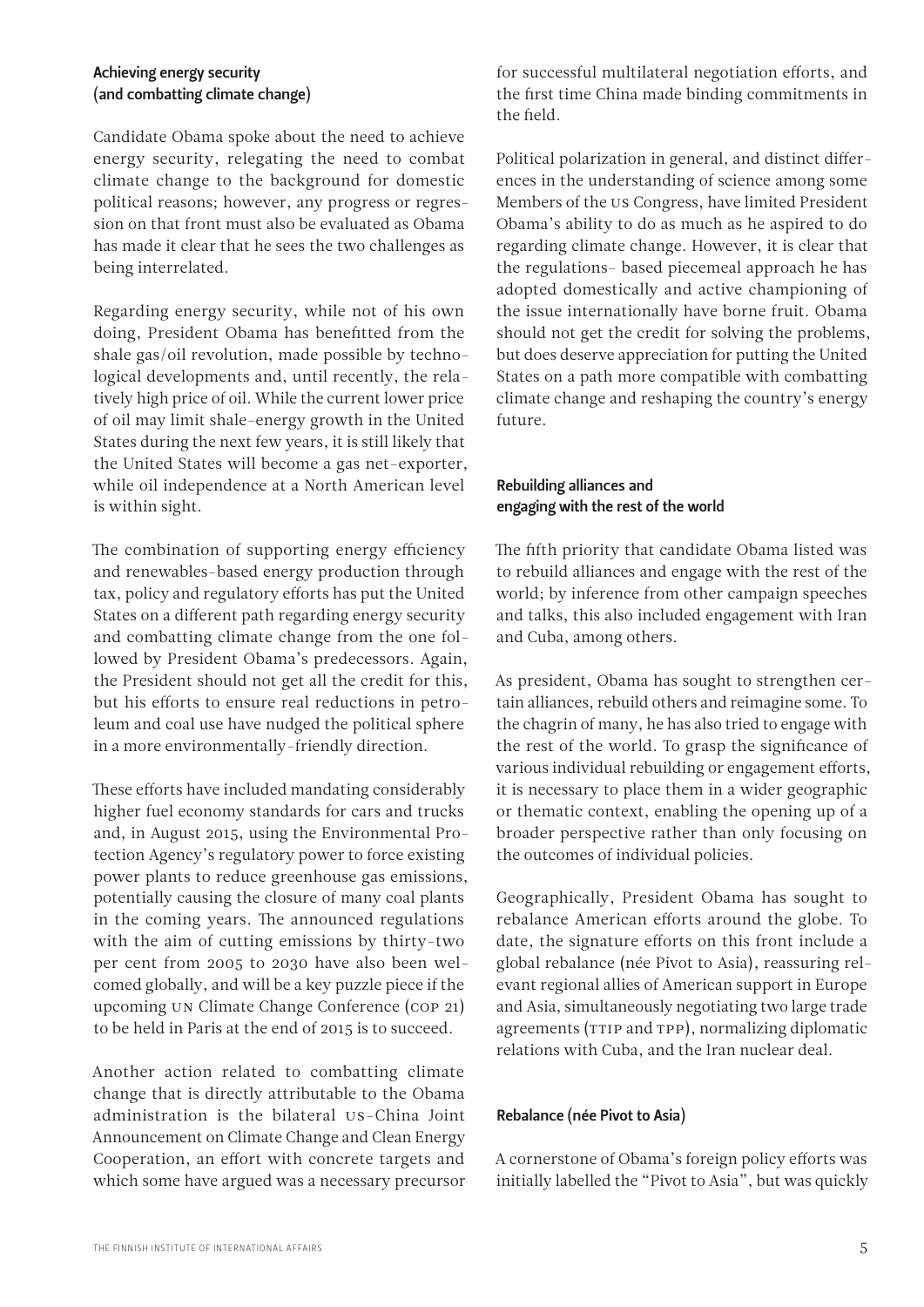relaunched as the "Global Rebalance". The increased engagement in Asia has focused on a broad range of bilateral and multilateral economic, trade, and diplomatic initiatives, including security and defence cooperation. While the idea was broadly welcomed, the implementation has been criticized in some countries for not being robust or regionally noticeable enough. This is due in part to the approach chosen by the Obama administration, focusing on bilateral efforts where steps to increase cooperation are tailored to each individual national relationship, rather than a one-size- fits-all model.

As it seeks to build a more robust bilateral relationship with China, the Obama administration has been keen to emphasize that the rebalance is not aimed at China, although its military components are clearly intended as a hedge in the face of an uncertain future. Perhaps the key 'insight' of the Obama administration is the need for subtlety in building the complex relationship, ensuring some key principles are respected (such as maritime freedom), while engaging in both cooperation (climate) and rivalry (cyber operations)

The Trans-Pacific Partnership (TPP) is seen by many as the economic cornerstone of the rebalance to Asia, despite not including China. The successful conclusion of the negotiations and the emphasis placed on them by the administration over advancing the broadly analogous US-EU Transatlantic Trade and Investment Partnership (TTIP) seems to confirm this. The fact that the approach to the two negotiations has also been different, with TPP conducted under great secrecy and TTIP with far greater transparency, reflects the pragmatism favoured by President Obama, as well as the desire to achieve concrete political goals while being flexible as to the means by which they are achieved.

#### Europe

President Obama's detractors and supporters alike have been concerned that he would focus less on Europe than previous US presidents. During his first administration, this seems to have been particularly true; even during the 2012 re-election campaign Obama and his campaign failed to acknowledge the increasing tensions in Europe caused by Russia's more bellicose behaviour. Russia's illegal annexation of Crimea, however, ensured a considerable

increase in engagement on Obama's part towards Europe. This includes the military measures described below and leading the initial wave of sanctions aimed at Russia, when the European Union was unable to agree on whether strong sanctions were called for.

In Europe, perhaps no relationship has changed more dramatically during Obama's presidency than the one between the United States and Russia. The concept of a 'reset' that would enable cooperation with Russia on a range of issues, despite the war in Georgia, was lauded by many as an example of Obama's pragmatism. Seeking cooperation regarding Afghanistan, Iran's nuclear programme and a ballistic missile defence in Europe, as well as negotiating a follow-up to the START agreement were all seen as worthy goals.

Yet the implementation and success of the reset were already severely questioned prior to Russia's attack on Ukraine. Although criticism that the US ignored European security prior to the spring of 2014 is deeply unfair, the sudden shift in the attitude of the Obama administration underlines the fact that due to NATO Alliance commitments, any US president would have to (re-)engage with Europe as a geographic region if the security situation became less stable and more threatening.

In the realm of security, NATO forms the foundation for cooperation between the United States and Europe. Following Russia's attack on Ukraine and illegal annexation of Crimea, the United States quickly reacted on a bilateral and NATO basis, sending what were effectively trip-wire forces into Latvia, Lithuania, Estonia and Poland. It then initiated its European Reassurance Initiative (ERI), which aimed to allocate a billion dollars over the course of a year to increase training, exercises and the preparedness of US and other NATO member-state armed forces to conduct collective defence operations.

These initial efforts are being augmented by a frequent rotation of forces, a concept suited to the global rebalance with its lighter physical permanent military footprint. In Europe, the European Rotational Force (ERF) was active prior to Russia's attack on Ukraine, but its size, frequency of deployment and the significant increases in prepositioned material in Europe are based on decisions made by the Obama administration.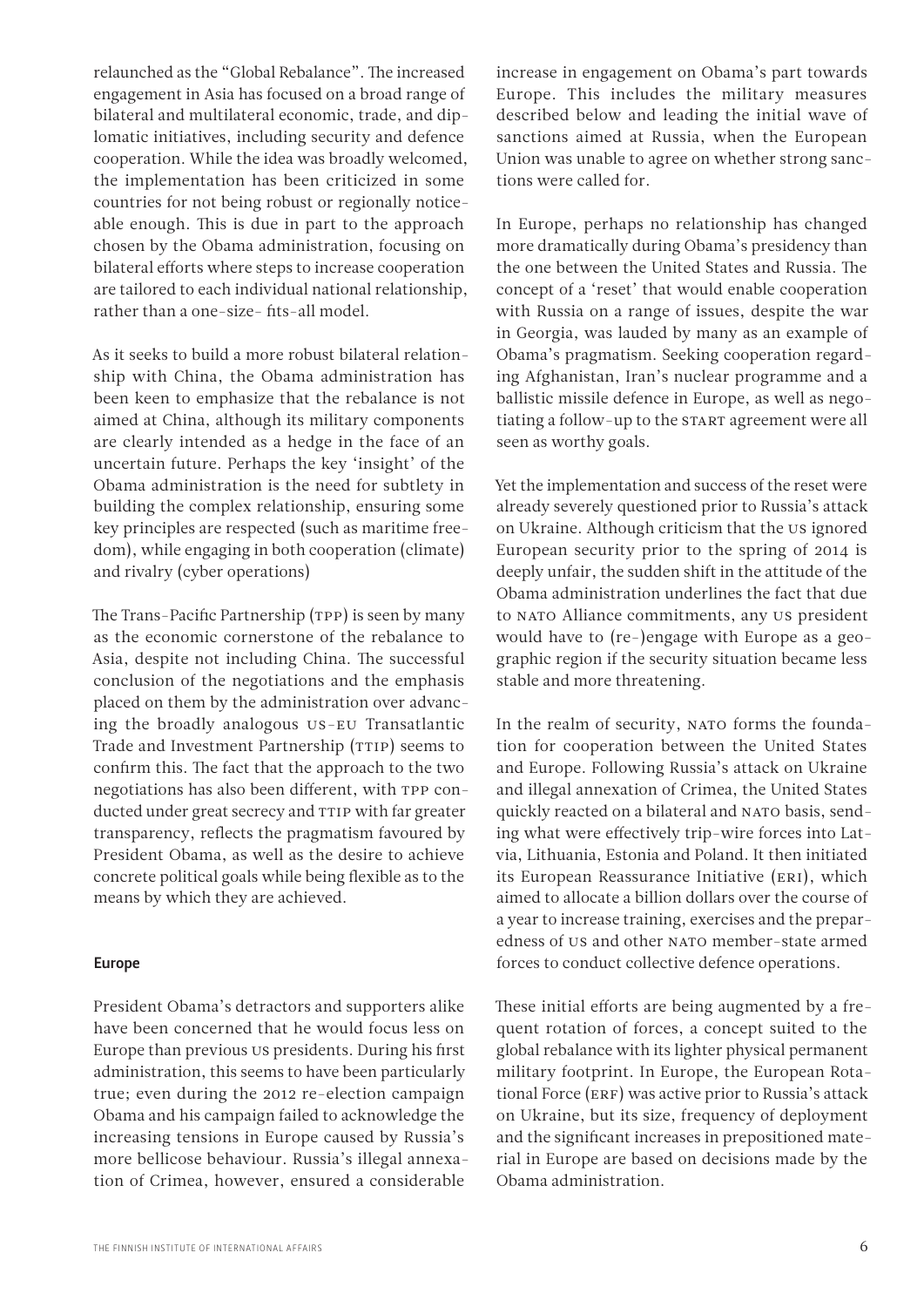Within the realm of trade and economics, President Obama has underlined his desire to see the Transatlantic Trade and Investment Partnership become a reality. While reassuring NATO allies in the light of increasing Russian aggression is something that any US president would have done, the push for a transatlantic economic pact chimes well with Obama's broader thematic and global geographic efforts. From Obama's perspective, a successful TTIP would strengthen the transatlantic relationship, and produce a large trading block to influence future global trading and investment standards.

As a whole, President Obama's efforts in Europe have been aimed at strengthening Western cooperation, with the ultimate aim of reinforcing the existing global system that is beneficial for the US and in the interests of others by and large.

#### Africa

In Africa, President Obama has supported projects relating to electricity infrastructure and information technology and has sought to refocus the relationship around trade. While Obama's robust action to lead an international response to counter the Ebola outbreak in Western Africa won many plaudits, he has no signature achievement comparable to his predecessor's greatest positive achievement, the President's Emergency Plan for AIDS relief (PEP-FAR), which has been credited with saving millions of lives in Africa and with playing a key role in changing the direction of Sub-Saharan Africa's AIDS epidemic.

#### Latin America

Even as a candidate, it was clear that Obama wanted to change the US approach to Latin America. Here his signature action is the normalization of diplomatic relations with Cuba. This has removed a long-standing irritant between the US and many Central and South American countries. While it will not repair the damage inflicted by a decades-long focus on drugs and centuries of ill-advised interference in the region, it has – along with President Obama's formal statement at the seventh Summit of the Americas in March 2015 that the days of US meddling are in the past – paved the way for a better set of relationships in the future.

A concrete effort to improve the energy infrastructure in the Caribbean and an increased focus on preventive and consequence management rather than militarized counter-drug efforts round out President Obama's broader foreign policy achievements in the region. Closer to home, his admission that the United States bears part of the blame for the flourishing drug and guns-driven instability along the US-Mexico border has made it possible to foresee deeper cooperation between the two countries.

#### The Middle East

In terms of engaging with the rest of the world and rebuilding alliances, it is the Middle East which looks to deliver the most ambiguous results. Obama's approach to Iraq is discussed above, but omits the much broader perspective of how he has approached the Middle East and its opaque complexity. Although critics charge it with being haphazard, his approach to the changing circumstances has been careful and piecemeal. He has held fast to his strategic vision of a reduced US role in the region, and has generally succeeded through action and inaction to force regional leaders and actors to take more responsibility for their future – much to the chagrin of many of those same leaders. This has also opened the door for other actors, such as Russia, to enter the fray and attempt to shift the overall balance of power and influence in the region.

However, it is also in the Middle East more than elsewhere that the perspective one adopts casts Obama's choices in a starkly different light. If the emphasis is laid on the purported stability of relationships with authoritarian leaders and a focus on daily ups and downs, the overall record is weak. If one views the current wars and the Obama administration's occasional lukewarm support for popular revolutions as a historic opportunity for leaders and people in the region to take responsibility themselves in the long run, then the record is more positive. The approach has also enabled President Obama to thus far avoid making the US the central actor in yet another war in the Middle East – something the US citizenry has made clear it has little appetite for.

The fact that the current situations in Egypt, Libya, and Syria are demoralizing and catastrophic from the hopeful perspective of the spring of 2011 is clear. Equally clear is the folly of setting red lines regarding